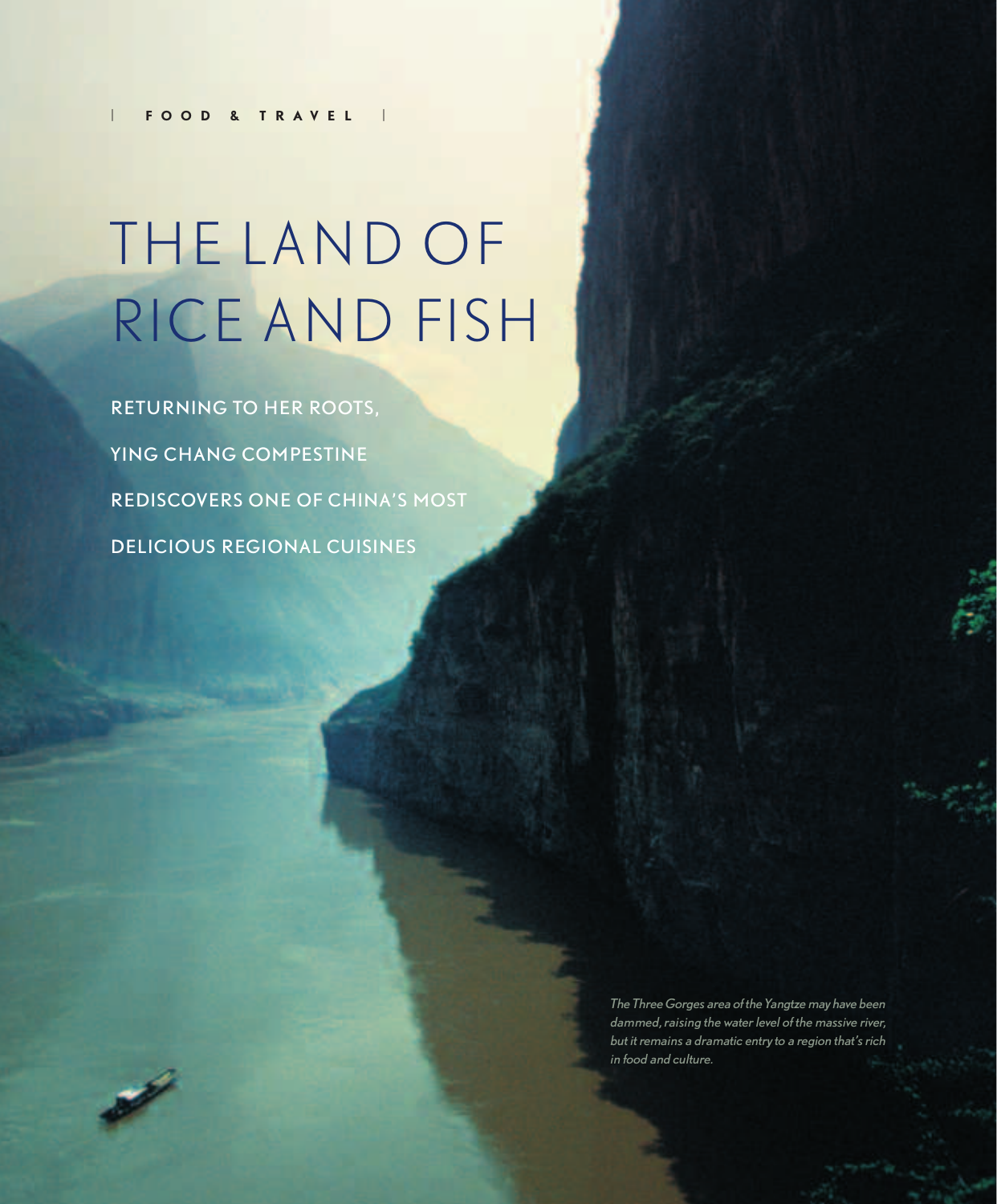T wenty years after coming to America, I still dream of my beloved hometown, Wuhan, the capital of China's central Hubei province. I dream of shopping in the morning at vegetable markets along the Yangtze River, cooking with my grandmother in our small kitchen and eating cold noodles in spicy sesame-soy sauce at a street vendor's stall.

Last summer, I returned to Wuhan with my husband and son to research my upcoming novel, *Revolution Is Not a Dinner Party*. We flew to Shanghai and sailed up the Yangtze River to Chongqing aboard the cruise ship *Viking Century Sun*, and then back down to Wuhan. I had traveled the same route with my parents 15 years ago. Along the way, my father had introduced me to the natural wonders along the Yangtze River and to some of China's greatest cultural treasures: Fengdu Ghost City, Shibaozhai Temple and the hanging coffins in Bawu Gorge. It

was our last trip together before my parents passed away.

Perhaps I'm biased, but I believe that the Yangtze flows through one of the most fascinating regions in the world. Its valley was the birthplace of Chinese civilization and the seat of power for many emperors. Situated on its banks at the crossroads of major land and water routes, Wuhan has been a critical base for Chinese rulers throughout history and was the flashpoint of the Communist Revolution. What most Westerners do not know, though, is that

some of the most delicious cuisines of China come from this central region, known as "the Land of Rice and Fish."

Shanghai may be as well known for its bustling economy as for dumplings so delicate they practically melt in your mouth. In Chongqing, the people are said to be as spicy as their food; a bowl of noodles is so hot it will blur your vision, yet so delicious that you can't put it down. Located about 800 miles down river from Chongqing, halfway to Shanghai, Wuhan brims with fresh fish, seasonal fruits, vegetables and grains, and its cuisine reflects the best of China. One of its regional specialties, a delightfully savory-sweet rice wrapped in bean-flour pancakes, is said to have been a favorite meal of Mao Zedong.

On a warm summer evening, as our cruise ship slowly approached the city, I stood on my cabin's balcony anxiously watching an unfamiliar landscape glide past. It had been more than seven years since I had last seen Wuhan. I tried to pick

out the hospital compound overlooking the river where both my parents worked as doctors. I couldn't find it. The old buildings painted with revolutionary slogans and draped with red flags in the 1970s had been replaced by modern skyscrapers aglow with bright lights. Neon signs danced reflections off the river and brightened the night sky above. For a moment, I couldn't believe this was my hometown. I was overwhelmed with excitement and pride.

Then the gentle river breeze brought aromas of steamed dumplings and fish pan-fried with ginger and garlic from the restaurants lining the bank. Bits of laughter, interspersed with the familiar local dialect, brought back memories of evening strolls beside the river with my parents; learning to ride a bike with my brothers on the sidewalks; meeting my first date under the clock tower; and the farewell dinner with friends at a restaurant overlooking the river before my first trip to America.

Although the landscape of Wuhan has changed, the food

remains the same. During our three-week visit, my family and I went from street vendors to 12-course meals, eating with family and friends. The dishes we ate were the same as what my mother had served. My son was just as wild about garlic frog legs and *mijo*, a dessert made from fermented rice, as I had been as a child.

I came to America as a graduate student in 1986, and in the years since then I've found sometimes weeks pass by when I don't have a chance to speak or write Chinese. I read Western literature, listen

to jazz and play tennis. Yet, almost every day I eat Chinese food and it transports me right back to Wuhan. When I cook Pocket Eggs with Soy-Sesame Sauce or Lion's Head Meatballs, I remember my mother telling me how fresh the eggs were and how long the line was at the butcher's shop. When I make Long-Life Noodles with Green Tea, I recall my grandmother explaining that green tea stimulates the mind and calms the soul.

I have always believed that food not only satisfies our hunger, it connects us to others and to our past. It is by cooking the foods of my childhood that I keep the ties to my beloved China alive.

*Ying Chang Compestine's latest book,* Revolution Is Not a Dinner Party (*Henry Holt & Co., August 2007*)*, is a novel based on her childhood in Wuhan. Her website is* yingc.com*.*

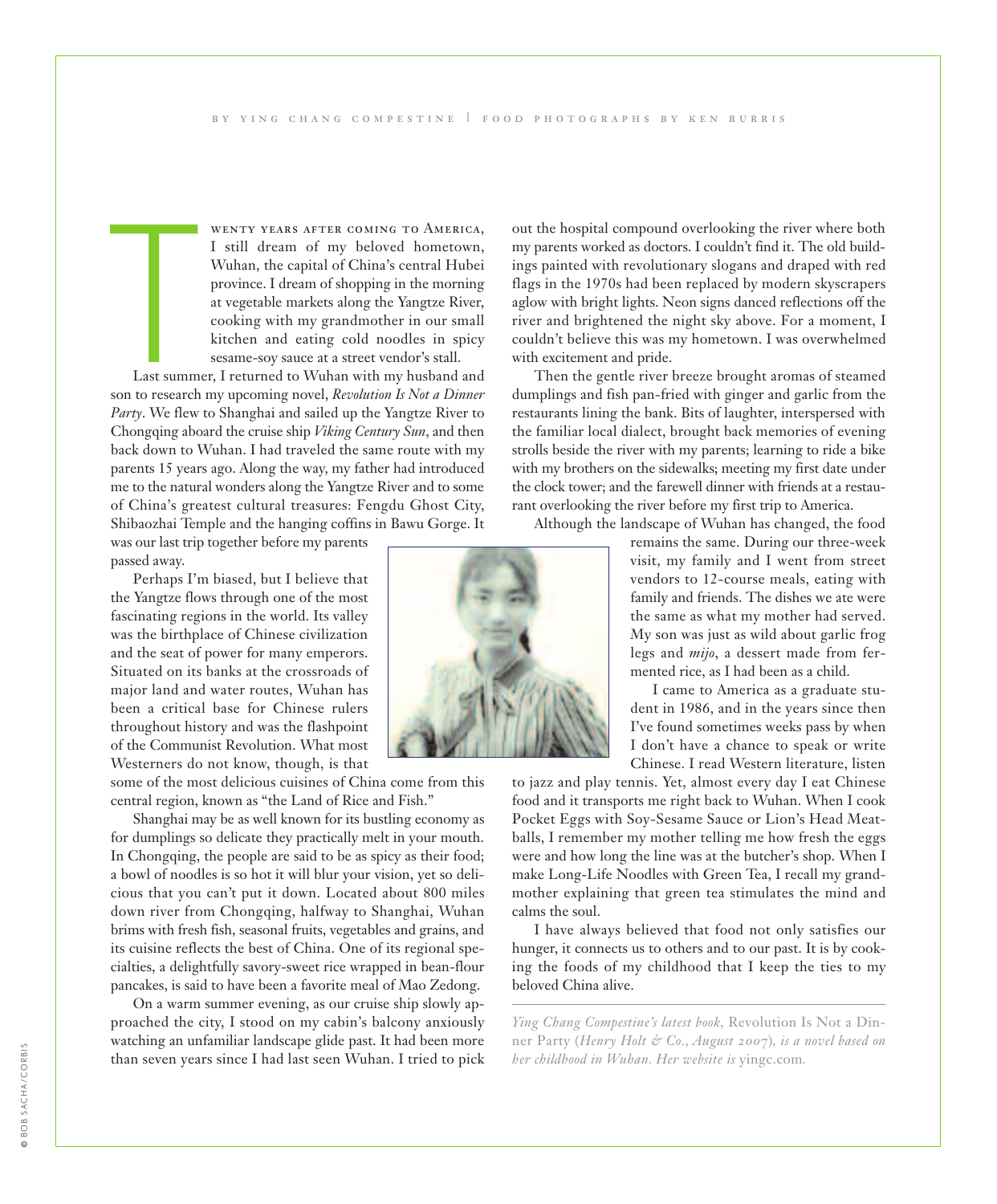

# **Honey-Lemon Tea**

**ACTIVE TIME :** 5 MINUTES | **TOTAL :** 31⁄ <sup>2</sup> HOU R S (including chilling time) | **TO MAKE AHE A D :** Refrigerate for up to 1 day.

*This is a popular drink served in homes along the Yangtze during the summer. In China, honey is highly praised for its medicinal value. Some say daily doses of local honey may help ease hay fever.* **SHOPPING TIP:** *In China, you can buy dried chrysanthemums at "medicine stores" or vegetable markets; in the U.S., look for them at natural-foods stores or Asian markets.* 

- **1⁄4 cup dried chrysanthemums (***see Shopping Tip***)**
- **3 lemon slices**
- **4 cups boiling water Honey to taste**

Place chrysanthemums and lemon in a glass or ceramic pot. Add boiling water. Cover with a lid and let steep for 5 minutes. Stir in honey. Refrigerate until cold, about 31⁄2 hours. (It's not necessary to strain the tea.)

**MAKES 4 SERVINGS, 1 CUP EACH.** 

**A N ALYSIS NOTE :** With 4 tsp. honey, this has 21 calories and negligible nutrients per cup.

# **Lion's Head Meatballs**

#### Lower **L** Carbs

**ACTIVE TIME :** 45 MINUTES | **TOTAL :** <sup>45</sup> MINUTES | **TO MAKE AHEAD**: Cover and refrigerate the meatball mixture (Step 2) for up to 2 days.

p*This is a famous dish along the Yangtze, with regional variations. In Shanghai, the* sauce will be sweet and sour. In Chongging, it *will be hot and spicy. And in Wuhan…well, it will depend on the season and the mood of the chef.* 

- **1 cup "lite" coconut milk**
- **21⁄2 tablespoons reduced-sodium soy sauce**
- **1 tablespoon curry powder**
- **1 pound lean ground pork** *or* **beef**
- **1⁄2 cup chopped scallions**
- **1⁄4 cup minced leek, white and pale green part only**
- **2 tablespoons cornstarch**
- **1 tablespoon all-purpose flour**
- **1 tablespoon toasted sesame oil**
- **1 tablespoon finely chopped fresh ginger**
- **2 teaspoons seeded and minced fresh chile pepper**
- **1⁄2 teaspoon salt**
- **1⁄4 teaspoon ground white pepper**
- **2 teaspoons extra-virgin olive oil**
- **1 medium head Boston** *or* **iceberg lettuce**
- **1⁄4 cup chopped fresh basil** *or* **Thai basil**
- **1 tablespoon freshly grated lemon zest**

**1.** Combine coconut milk, soy sauce and curry powder in a large saucepan. Set aside.

**2.** Place pork (or beef), scallions, leek, cornstarch, flour, sesame oil, ginger, chile, salt and pepper in a large mixing bowl. Knead by hand until thoroughly combined and the mixture becomes sticky. Divide into 10 equal portions, about 1⁄4 cup each. Roll each portion into a ball.

**3.** Heat olive oil in a large nonstick skillet over medium heat, swirling to coat the sides. Add the meatballs and cook, turning occasionally, until browned on all sides, 8 to 10 minutes. Transfer to a plate lined with paper towels. **4.**Bring the coconut-milk mixture to a boil over medium-high heat. Add the meatballs; cover, reduce heat to low and cook for 8 minutes. **5.** Line a serving bowl with lettuce leaves.

Arrange the meatballs on top. Garnish with basil and lemon zest. Serve hot with the coconut-milk sauce drizzled over the top or on the side for dipping.

**MAKES 10 MEATBALLS, FOR 5 MAIN-DISH** *OR* **10 APPETIZER SERVINGS.**

**PER MEATBALL :** 115 CALORIES; 7 G FAT (3 G SAT, 1 G MONO); 26 MG CHOLESTEROL; 5 G CARBOHYDRATE; 10 G PROTEIN; 1 G FIBER; 297 MG SODIUM; 83 MG POTASSIUM. **NUTRITION BONUS :** Vitamin A (15% DAILY VALUE).

## **Pocket Eggs with Soy-Sesame Sauce**

#### Healthy  $\frac{1}{2}$  Weight Lower **t** Carbs

**ACTIVE TIME :** 15 MINUTES | **TOTAL :** <sup>15</sup> MINUTES

*In Wuhan, this is a common way of cook-*<br>*ing eggs, which were hard to come by*<br>*ing in China China Laboration during the Chinese Cultural Revolution, when food was tightly rationed. After the Communists imprisoned my father, a famous surgeon, for being a counter-revolutionary, my mother served us this dish for the Chinese New Year dinner. It was the best food she could offer us. Serve warm over rice or noodles.* (Photograph: page 81.) **S H O PPING TIP :** *Black sesame seeds are slightly more flavorful and aromatic than white sesame seeds. Find them in the Asianfoods section of the supermarket or substitute the white variety if they aren't available.*

- **2 tablespoons reduced-sodium soy sauce**
- **1 teaspoon toasted sesame oil**
- **11⁄2 teaspoons rice vinegar**
	- **1 tablespoon minced scallion greens**
	- **4 teaspoons canola oil**
	- **4 large eggs**
	- **2 teaspoons black sesame seeds (***see Shopping Tip***)**
	- **1 tablespoon dried basil**
- **1⁄4 teaspoon ground white pepper**

**1.** Combine soy sauce, sesame oil, vinegar and scallion in a small bowl. Set aside.

**2.** Heat canola oil in a medium nonstick skillet over medium heat and swirl to coat. Crack 2 eggs into a small bowl; crack the remaining 2 eggs into a second small bowl.

**3.** Working quickly, pour 2 eggs on one side of the pan and the other 2 on the other side.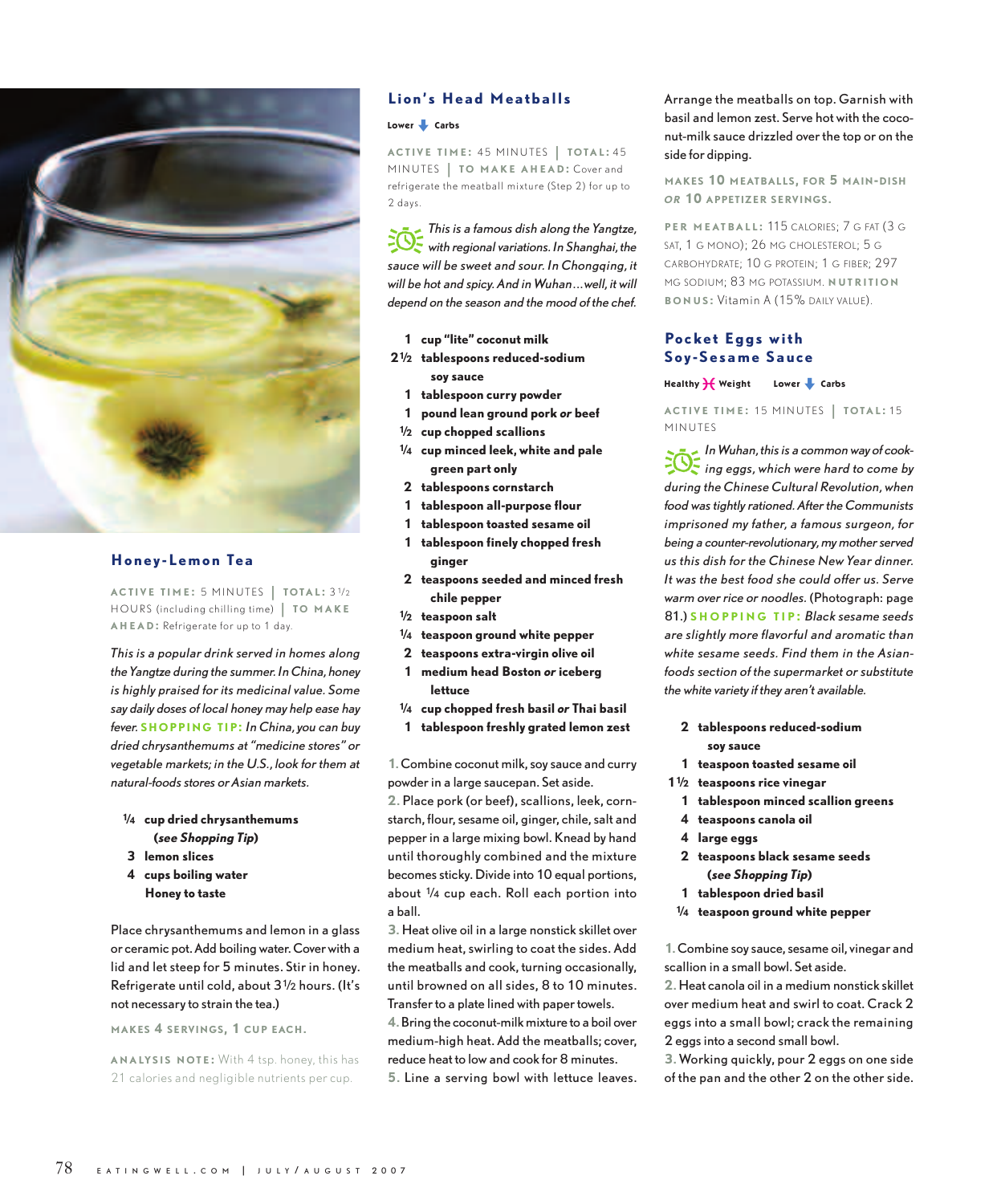This page: *Succulent Lion's Head Meatballs are said to resemble a lion's head with a cabbage leaf (or lettuce leaf, in this case) serving as the lion's mane.* Opposite: *Ice-cold Honey-Lemon Tea with chrysanthemum flowers is refreshing on a hot summer day.*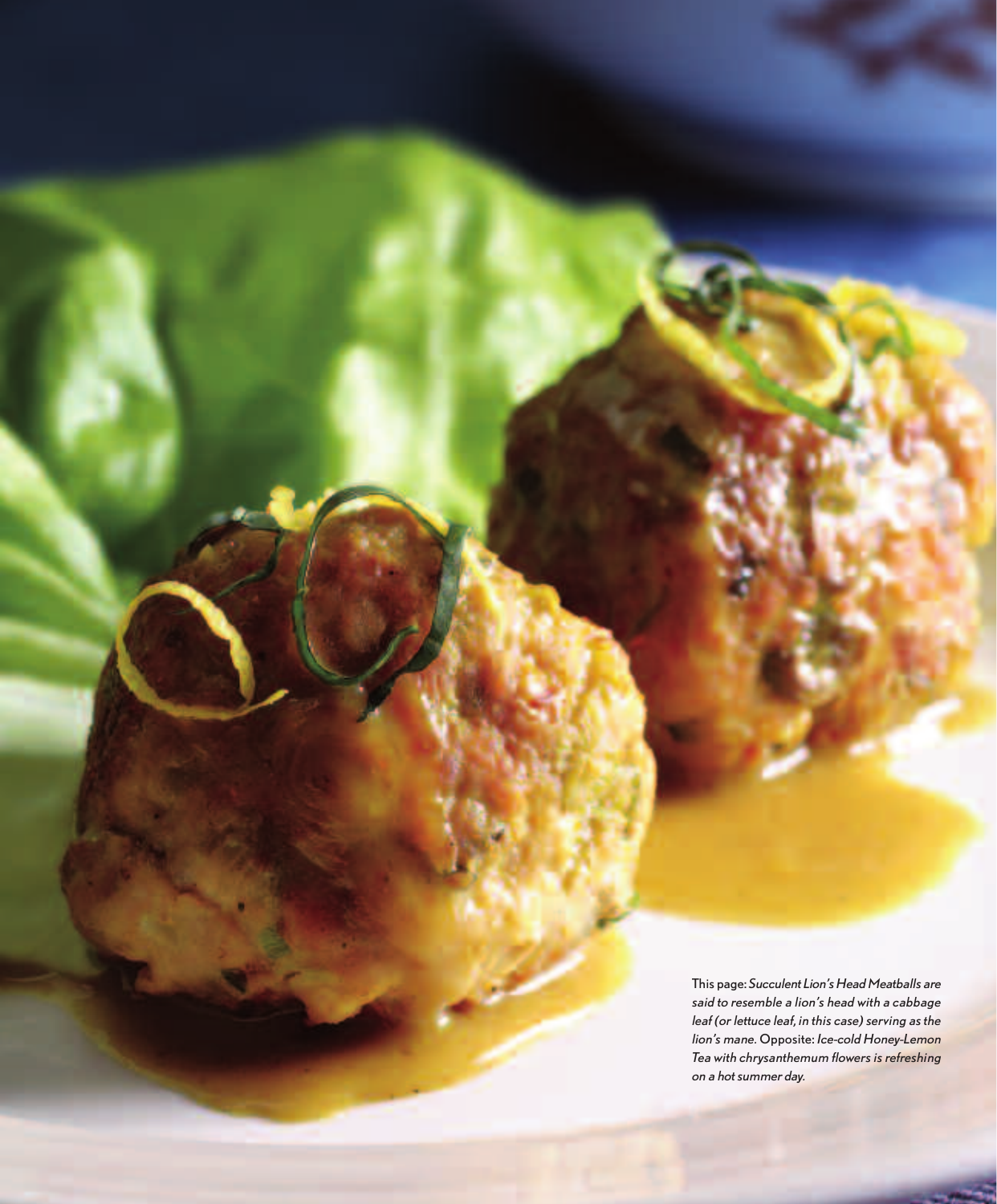This page: *Enlist some helpers to fold up the Scallop & Shrimp Dumplings and you'll have them ready in a flash.* Opposite: *Pocket Eggs with Soy-Sesame Sauce are seasoned with a magical combination of dried basil, black sesame seeds and white pepper* (recipe on page 78)*. They make a wonderful simple supper but once you try them you may develop a craving for them for breakfast or lunch.*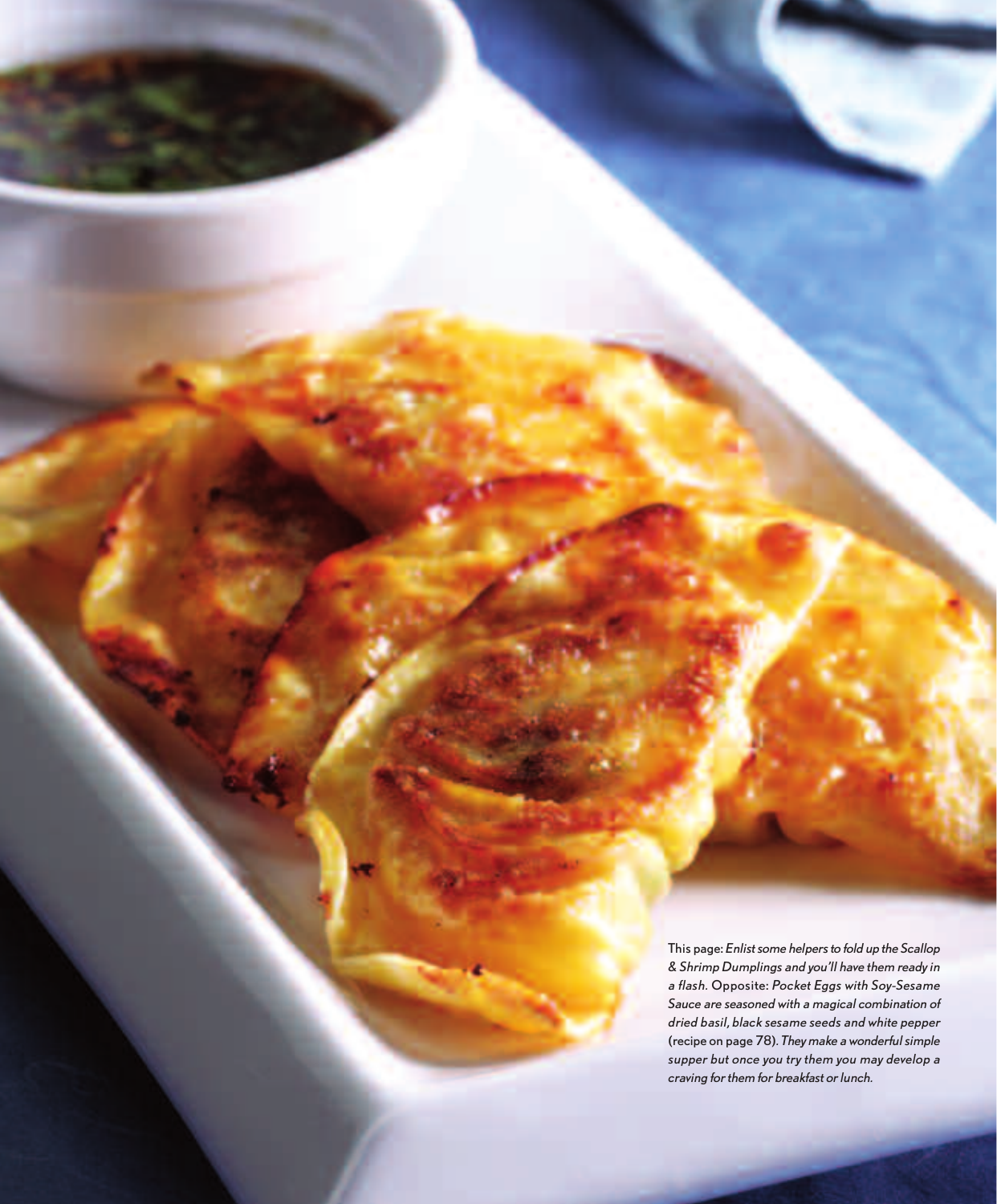The egg whites will flow together, forming one large piece.

**4.** Sprinkle sesame seeds, basil and pepper over the eggs. Cook until the egg whites are crispy and brown on the bottom and the yolks are firmly set, about 3 minutes. Keeping them in one piece, flip the eggs using a wide spatula and cook until the whites turn crispy and brown on the other side, 1 to 2 minutes more. **5.** Pour the reserved sauce over the eggs. Simmer for 30 seconds, turning the eggs once to coat both sides with sauce. Serve in wedges, drizzled with the pan sauce.

**MAKES 4 SERVINGS.**

**PER SERVING :** 139 CALORIES; 12 G FAT (2 G SAT, 5 G MONO); 212 MG CHOLESTEROL; 2 G CARBOHYDRATE; 7 G PROTEIN; 1 G FIBER; 338 MG SODIUM; 123 MG POTASSIUM.

## **Scallop & Shrimp Dumplings**

**<sup>A</sup> <sup>C</sup> <sup>T</sup> IV E TIME :** 1 HOU R | **TOTA L :** 1 HOU R **TO MAKE AHEAD :** Prepare filling (Step 1); cover and refrigerate for up to 2 days, or freeze for up to 1 week.

*People along the Yangtze River enjoy dumplings with a variety of fillings, from seafood to red meat, eggs to vegetables. In Wuhan, dumplings may be served at any meal. During my childhood, I often stopped at a food stall on the street on my way to school and bought a dozen dumplings and fresh soymilk for breakfast. Crisp, pan-fried dumplings don't have to be loaded with fat. Cooking them in a mix of water and oil makes them crisp on the bottom, tender and juicy inside.* 

- **8 ounces scallops, minced**
- **4 ounces raw shrimp, peeled, deveined and minced**
- **1⁄2 cup minced scallions**
- **1 tablespoon minced fresh ginger**
- **3 cloves garlic, minced**
- **2 tablespoons reduced-sodium soy sauce**
- **2 teaspoons toasted sesame oil**
- **1⁄4 teaspoon freshly ground pepper**
- **36 round (gyoza) dumpling wrappers (***see Kitchen Tip***)**
- **2 tablespoons canola oil, divided**
- **3⁄4 cup water, divided Ginger-Garlic Dipping Sauce (***recipe follows***), optional**
- **1.** Combine scallops, shrimp, scallions, ginger,

garlic, soy sauce, sesame oil and pepper in a large bowl.

**2.** Organize your work area with a bowl of cold water, your stack of dumpling wrappers and a floured baking sheet to hold filled dumplings. **3.** Working with one dumpling wrapper at a time, dip your finger into the water and moisten the edges of the circle. Spoon about 11⁄2 teaspoons of filling into the center. Fold the wrapper over to form a half circle. Pinch the edges together to seal. Repeat with remaining wrappers and filling. Cover the wrappers and finished dumplings with moist paper towels to prevent drying.

**4.** Preheat oven to 200°F.

**5.** Mix 1 tablespoon canola oil with 1⁄4 cup water in a large nonstick skillet and place over medium heat; bring to a simmer. Carefully arrange one-third of the dumplings in the skillet so they are not touching; cover and cook until the dumplings puff up and are light brown on the bottom, 4 to 5 minutes. Carefully flip the dumplings with tongs and cook for 1 minute more. Transfer the dumplings to a baking sheet and keep warm in the oven.

**6.** Repeat the procedure with another 1⁄4 cup water, the remaining 1 tablespoon canola oil

and half the remaining dumplings. Cook the final batch of dumplings in the remaining 1⁄4 cup water, adjusting the heat as necessary to prevent scorching. (There will be enough oil left in the pan for the final batch.) Serve hot with Ginger-Garlic Dipping Sauce, if desired.

**MAKES 36 DUMPLINGS, FOR 12 APPETIZER SERVINGS.**

**PER DUMPLING: 42 CALORIES:** 1 G FAT (0 G SAT, 1 G MONO); 8 MG CHOLESTEROL; 5 G CARBOHYDRATE; 2 G PROTEIN; 0 G FIBER; 91 MG SODIUM; 37 MG POTASSIUM.

**K I T CHEN T IP : The best**

**dumpling wrappers for this recipe are round "gyoza" wrappers. Look for them in Asian markets. Or substitute square wonton wrappers and use a 3- to 31⁄2-inch round cookie cutter to cut each wrapper into a circle (they need not be perfectly round).**

#### **G INGER - G ARLIC DIPPING SAUCE**

**ACTIVE TIME :** 10 MINUTES | **TOTAL :** <sup>40</sup> MINUTES | **TO MAKE AHEAD**: Cover and refrigerate for up to 3 days.

p*In addition to being a delicious dipping sauce for dumplings, this can be used as a marinade for chicken, pork or tofu.* 

- **1⁄2 cup reduced-sodium soy sauce**
- **2 tablespoons lemon juice**
- **2 tablespoons rice vinegar**
- **2 cloves garlic, minced**
- **2 tablespoons chopped fresh cilantro**
- **1 tablespoon minced ginger**
- **2 teaspoons toasted sesame oil**

Combine soy sauce, lemon juice, vinegar, garlic, cilantro, ginger and sesame oil in a small bowl. Cover and refrigerate for at least 30 minutes to allow flavors to blend.

#### **MAKES 3⁄4 CUP.**

**PE R T E A SPOON :** 5 CALORIES; 0G FAT (0 G SAT, 0 G MONO); 0 MG CHOLESTEROL; 0 G CARBOHYDRATE; 0 G PROTEIN; 0 G FIBER; 119 MG SODIUM; 9 MG POTASSIUM.

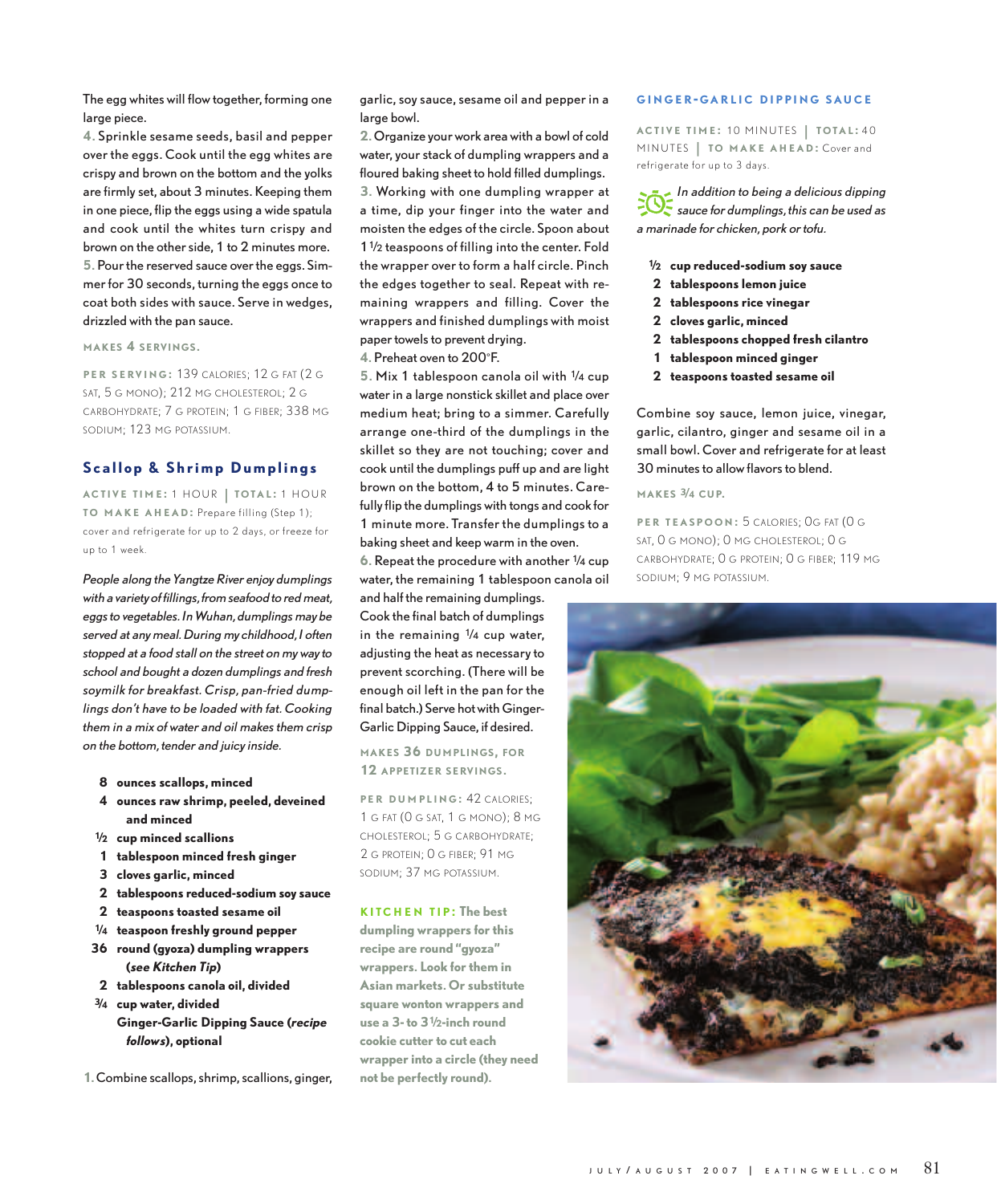



Top: *If it's sticky-hot out, serve Long Life Noodles with Green Tea cold—they're just as good that way.* Bottom: *Street vendors in Wuhan preparing their wares.*

## **Long-Life Noodles with Green Tea**

#### High  $\triangle$  Fiber

**ACTIVE TIME :** 30 MINUTES | **TOTAL :** <sup>30</sup> MINUTES

p *Many famous dishes cooked with tea come from the Yangtze River Valley where there are countless tea farms. A popular way of serving noodles during Wuhan's very hot summers is to combine them with ingredients like tofu and green tea that are considered "cooling" in Chinese culture.* **S HOPPING T I P :** *Precooked "baked tofu" is firmer than water-packed tofu and comes in a wide variety of flavors. We prefer flavors like "teriyaki," "Thai" and "savory" in this recipe. You might also like flavored baked tofu on a sandwich or in a stir-fry.* 

**8 ounces udon** *or* **whole-wheat noodles**

- **2 tablespoons canola oil**
- **1 teaspoon loose green tea leaves, preferably gunpowder (optional)**
- **2 teaspoons minced fresh ginger**
- **2 cloves garlic, minced**
- **8 ounces flavored baked tofu, cut into matchsticks (***see Shopping Tip***)**
- **1 small red bell pepper, cut into thin strips**
- **1 small yellow bell pepper, cut into thin strips**
- **4 scallions, cut diagonally into 2-inch pieces**
- **2 tablespoons reduced-sodium soy sauce**
- **2 tablespoons rice vinegar**
- **1 teaspoon toasted sesame oil**
- **1⁄4 teaspoon freshly ground pepper**

**1.** Bring a large pot of water to a boil. Cook noodles according to the package directions. Drain and rinse with cold water to prevent sticking. Set aside.

**2.** Heat a wok over medium heat. (*See page TK for tips on seasoning a wok.*) Add oil and swirl to coat. Add tea leaves (if using), ginger and garlic. Cook, stirring, until fragrant, about 30 seconds. Add tofu and cook, stirring, for 2 minutes. Add red and yellow bell peppers and cook, stirring, until the peppers soften, 1 to 2 minutes. **3.** Stir in the noodles, scallions, soy sauce and rice vinegar. Cook, stirring occasionally, until the noodles are heated through, about 2 minutes. Stir in sesame oil and pepper. Toss to combine. Serve warm or cold.

**MAKES 4 SERVINGS.**

**PER SERVING: 420 CALORIES: 16 G FAT** (2 G SAT, 5 G MONO); 0 MG CHOLESTEROL; 47 G CARBOHYDRATE; 22 G PROTEIN; 5 G FIBER; 593 MG SODIUM; 263 MG POTASSIUM. **NUTRITION B O N U S :** Vitamin C (100% DAILY VALUE), Vitamin A (40% DV), Iron (25% DV).

# CRUISE THE YANGTZE

Viking River Cruises has a 15-night tour of "China's Cultural Delights," including 3 nights in Beijing and a 9-night river cruise from Chongqing to Nanjing aboard the 153-cabin *Viking Century Sun*. The cruise features visits to Wuhan, the Three Gorges Dam and the Great Wall, with meals at local restaurants as well as on board. The trip starts at \$3,192 per person, all inclusive. (877) 668-4546, *vikingrivers.com*.